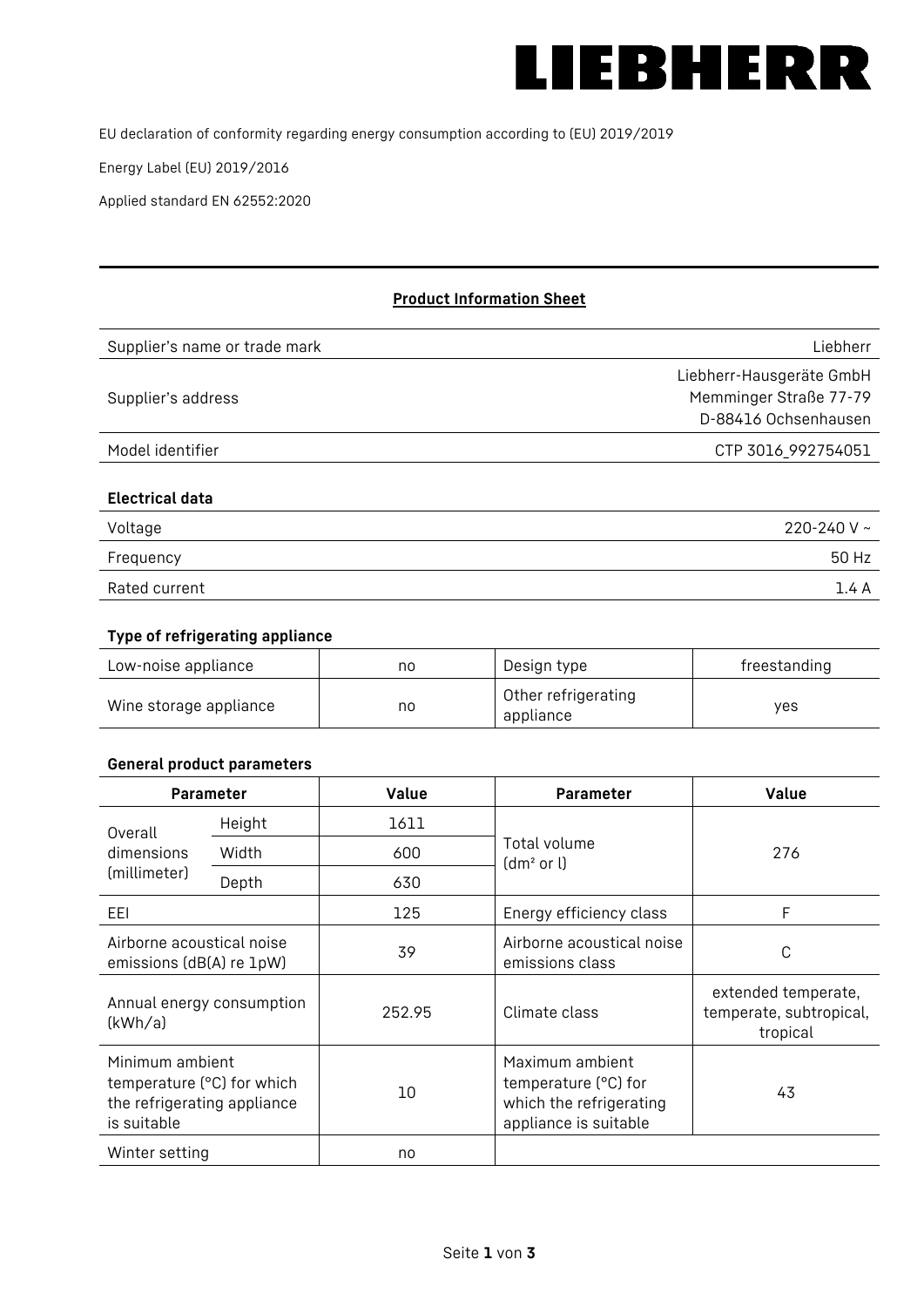#### **Compartment Parameters**

|                                        |     | <b>Compartment parameters and values</b>        |                                            |                                  |                                                       |
|----------------------------------------|-----|-------------------------------------------------|--------------------------------------------|----------------------------------|-------------------------------------------------------|
| <b>Compartment type</b>                |     | Compartment<br>Volume<br>(dm <sup>2</sup> or l) | Recommended<br>temperature<br>setting (°C) | Freezing<br>capacity<br>(kg/24h) | Defrost type<br>(auto-defrost=A,<br>manual defrost=M) |
| Pantry                                 | no  | $\qquad \qquad -$                               | $\qquad \qquad \blacksquare$               | $\overline{\phantom{a}}$         | $\overline{\phantom{a}}$                              |
| Wine storage                           | no  |                                                 |                                            |                                  |                                                       |
| Cellar                                 | no  | $\qquad \qquad -$                               |                                            |                                  |                                                       |
| Fresh food                             | yes | 213.6                                           | 5                                          |                                  | A                                                     |
| Chill                                  | no  | $\overline{\phantom{0}}$                        | $\overline{a}$                             |                                  | $\overline{\phantom{a}}$                              |
| 0-star or<br>ice-making                | no  |                                                 |                                            |                                  |                                                       |
| 1-star                                 | no  | $\overline{a}$                                  | $\overline{a}$                             |                                  |                                                       |
| 2-star                                 | no  | $\overline{\phantom{0}}$                        | $\overline{\phantom{a}}$                   |                                  | $\overline{\phantom{a}}$                              |
| 3-star                                 | no  | $\overline{a}$                                  | $\overline{\phantom{a}}$                   |                                  | $\overline{a}$                                        |
| 4-star                                 | yes | 62.8                                            | $-18$                                      | 3.50                             | ${\sf M}$                                             |
| 2-star section                         | no  | $\overline{\phantom{a}}$                        | $\overline{\phantom{a}}$                   | $\overline{\phantom{a}}$         | $\overline{\phantom{a}}$                              |
| Variable<br>temperature<br>compartment | no  |                                                 |                                            |                                  |                                                       |

#### **For 4-star compartments**

| Fast freeze facility | yes |  |
|----------------------|-----|--|
|                      |     |  |